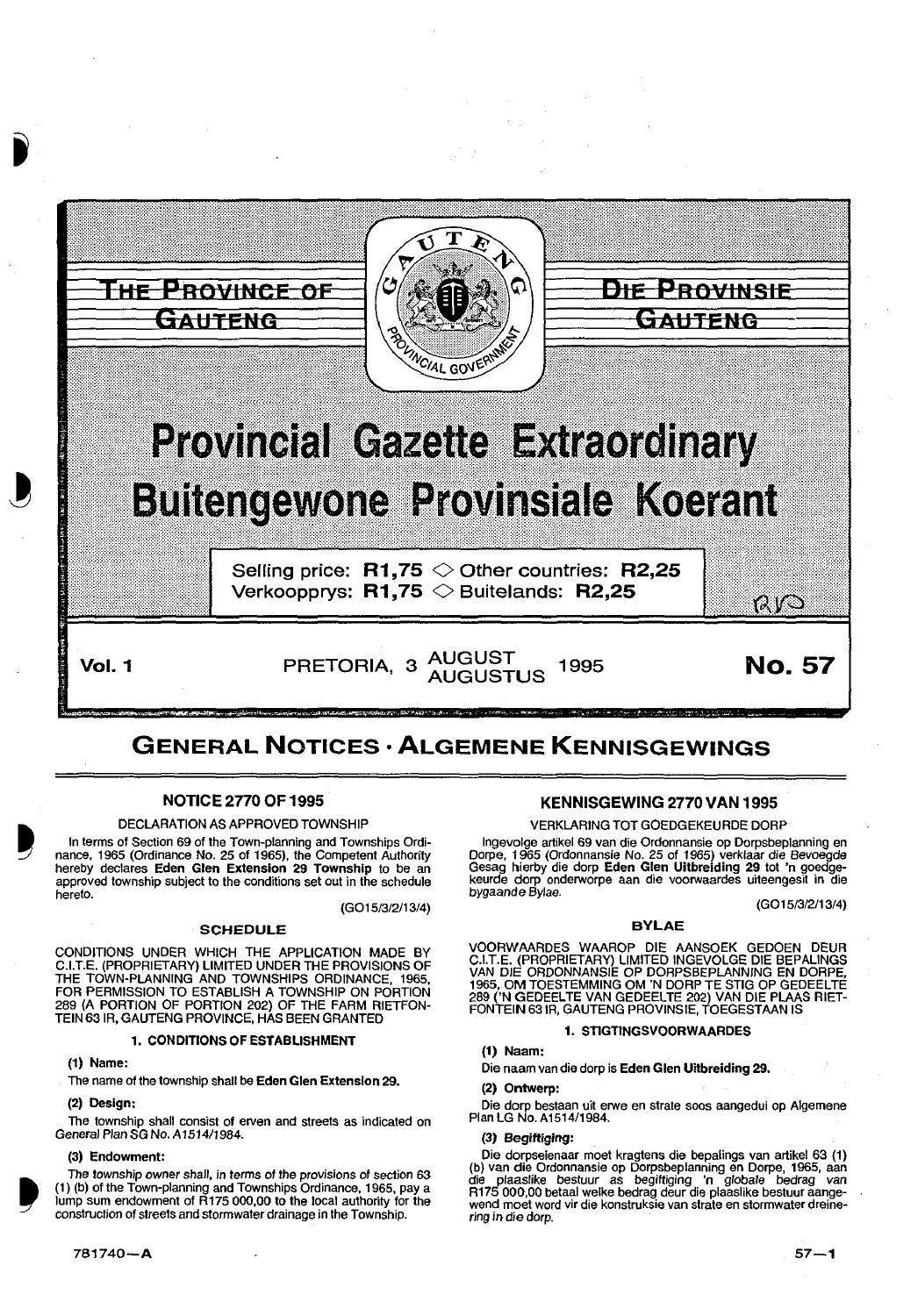# 2 No.57 PROVINCIAL GAZETTE EXTRAORDINARY, 3 AUGUST 1995

#### (4) Disposal of existing conditions of title:

All erven shall be made subject to existing conditions and servitudes, if any, including the reservation of rights to minerals, but excluding-

(a) the following right which will not be passed on to the erven in the township:

"ENTITLED to a servitude of right of way 6,30 metres wide over the remaining extent of portion "B" of portion marked "H" of portion 3 of portion of the farm Rietfontein No. 63, Registration Division I.A., district Germiston, measuring as such 3,5510 Hectares, held under Deed of Partition No. 1425111938 dated the 13th August, 1938 as shown by figure Dabc on Diagram S.G. No. A.2613/1945 annexed to Deed of Transfer No. 5050/1947."

(b) the following servitude which affects Erf 1202 and streets in the township only:

"By virtue of Notarial Deed of Servitude No. 1 070/1964S the rights has been granted to the CITY COUNCIL OF JOHANNES-BURG to convey electricity over the property together with ancillary rights and subject to conditions as will more fully appear on reference to the said notarial deed.".

#### (5) Land for municipal purposes:

Erf 1202 shall be transferred to the local authority by and at the expense of the township owner as a park.

#### (6) Access:

No ingress from Provincial Road K68 to the township and no egress to Provincial Road K68 from the township shall be allowed.

### 2. CONDITIONS OF TITLE

All erven with the exception of Erf 1202, shall be subject to the following conditions imposed by the Administrator in terms of the provisions of the Town-planning and Townships Ordinance, 1965:

(1) The erf is subject to a servitude, 2,00m wide, in favour of the local authority, for sewerage and other municipal purposes, along any two boundaries other than a street boundary and in the case of a panhandle erf, an additional servitude for municipal purposes 2,00m wide across the access portion of the erf, if and when required by the local authority: Provided that the local authority may dispense with any such servitude.

(2) No building or other structure shall be erected within the aforesaid servitude area and no large-rooted trees shall be planted within the area of such servitude or within 2,00m thereof.

(3) The local authority shall be entitled to deposit temporarily on the land adjoining the aforesaid servitude such material as may be excavated by it during the course of the construction, maintenance or removal of such sewerage mains and other works as it, in its discretion may deem necessary and shall further be entitled to reasonable access to the said land for the aforesaid purpose subject to any damage done during the process of the construction, maintenance or removal of such sewerage mains and other works being made good by the local authority.

#### NOTICE 2771 OF 1995

### EDENVALE AMENDMENT SCHEME 86

In terms of the provisions of section 89(1) of the Town-planning and Townships Ordinance, 1986, it is hereby declared that an amendment scheme, being an amendment of Edenvale Town-planning Scheme, 1980, comprising the same land as included in the Township of Eden Glen Extension 29.

Map 3, Annexure and the scheme clauses of the amendment scheme are filed with the Director-General: Gauteng Provincial Government, Germiston, and the Town Clerk, Edenvale, and are open for inspection at all reasonable times.

The amendment is known as Edenvale Amendment Scheme 86.

(GO 1513/2/13/4)

#### (4) Beskikking oor bestaande titelvoorwaardes:

Aile erwe moet onderworpe gemaak word aan bestaande voorwaardes en serwitute, as daar is, met inbegrip van die voorbehoud van die regte op minerale, maar uitsluitend-

(a) die volgende reg wat nie oorgedra moet word aan die erwe in die dorp nie:

"ENTITLED to a servitude of right of way 6,30 metres wide over the remaining extent of portion "B" of portion marked "H" of portion 3 of portion of the farm Rietfontein No. 63, Registration Division I.A., district Germiston, measuring as such 3,5510 Hectares, held under Deed of Partition No. 14251/1938 dated the 13th August, 1938 as shown by figure Dabc on Diagram S.G. No. A.2613/1945 annexed to Deed of Transfer No. 5050/1947.

(b) die volgende serwituut wat slegs Erf 1202 en strate in die dorp raak:

"By virtue of Notarial Deed of Servitude No. 1070/1964S the rights has been granted to the CITY COUNCIL OF JOHANNES-BURG to convey electricity over the property together with ancillary rights and subject to conditions as will more fully appear on reference to the said notarial deed.".

#### (5) Grand vir munisipale doeleindes:

Erf 1202 meet aan die plaaslike bestuur oorgedra word deur en op die koste van die dorpseienaar as 'n park.

### (6) Toegang:

Geen ingang vanaf Provinsiale Pad K68 tot die dorp en geen uitgang tot Provinsiale Pad K68 vanaf die dorp word toegelaat nie.

### 2. TITELVOORWAARDES

Aile erwe, met die uitsondering van Erf 1202, is onderhewig aan die volgende voorwaardes opgele deur die Adminislrateur in terme van die bepalings van die Dorpsbeplanning en Dorpe Ordonnansie, 1965:

(1) Die erf is onderworpe aan 'n serwituut van 2,00m breed vir riolerings- en ander munisipale doeleindes langs enige twee grense, uitgesonderd 'n straat-grens en, in the geval van 'n pypsteel-erf, 'n addisionele serwituut vir munisipale doeleindes 2,00m breed oor die toegangsgedeelte van die erf, indien en wanneer verlang deur die plaaslike bestuur: Mel dian verstande dat die plaaslike bestuur van enige sodanige serwituut mag afsien.

(2) Geen geboue of ander struktuur mag binne die voornoemde serwituut-gebied opgerig word nie en geen grootwortelbome mag binne die gebied van sodanige serwituut of binne 'n afstand van 2,00m daarvan geplant word nie.

(3) Die plaaslike bestuur is geregtig om enige materiaal wat deur hom uitgegrawe word tydens die aanleg, onderhoud of verwydering van sodanige hoofrioolpypleidings en ander werke wat hy volgens goeddunke noodsaaklik ag, tydelik te plaas op die grond wat aan die voornoemde serwituut grens en voorts is die plaaslike bestuur geregtig tot redelike toegang tot genoemde grond vir die voornoemde doel, onderworpe daaraan dat die plaaslike bestuur enige skade vergoed wat gedurende die aanleg, onderhoud of verwyderings van sodanige hoofrioolpypleiding en ander werke veroorsaak word.

# KENNJSGEWING 2771 VAN 1995

### EDENVALE·WYSIGINGSKEMA 86

Hiermee word ingevolge die bepalings van artikel 89(1) van die Ordonnansie op Dorpsbeplanning en Dorpe, 1965, verklaar dat 'n wysigingskema synde 'n wysiging van Edenvale-dorpsbeplanningskema, 1980, wat uit dieselfde grond as die dorp Eden Glen Uitbreiding 29 bestaan, goedgekeur is.

Kaart 3 en die skemaklousule van die wysigingskema word in bewaring gehou deur die Direkteur-generaal: Gauteng Provinsiale Regering, Germislon, en die Stadsklerk, Edenvale, en is beskikbaar vir inspeksie te aile redelike tye.

· Hierdie wysiging staan bekend as die Edenvale-wysigingskema 86.

(G01513/2113/4)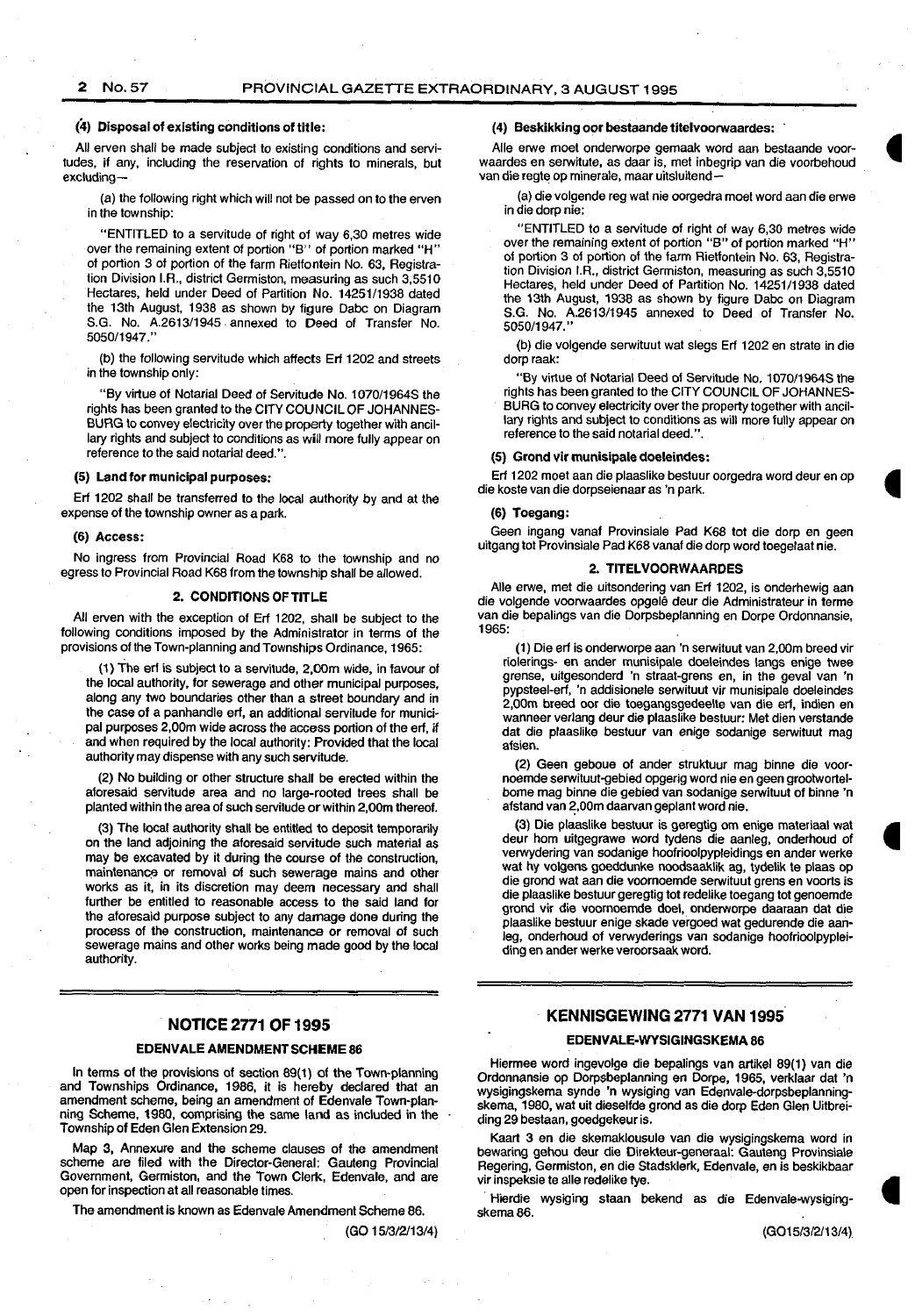BBOVINSIALE KOERANT, 3 AUGUSTUS 1995 . No. 57

 $\blacksquare$ Use it Don't abuse Wi water is for everybody Werk mooi daarmee Ons leef **We** daarvan water is kosbaar